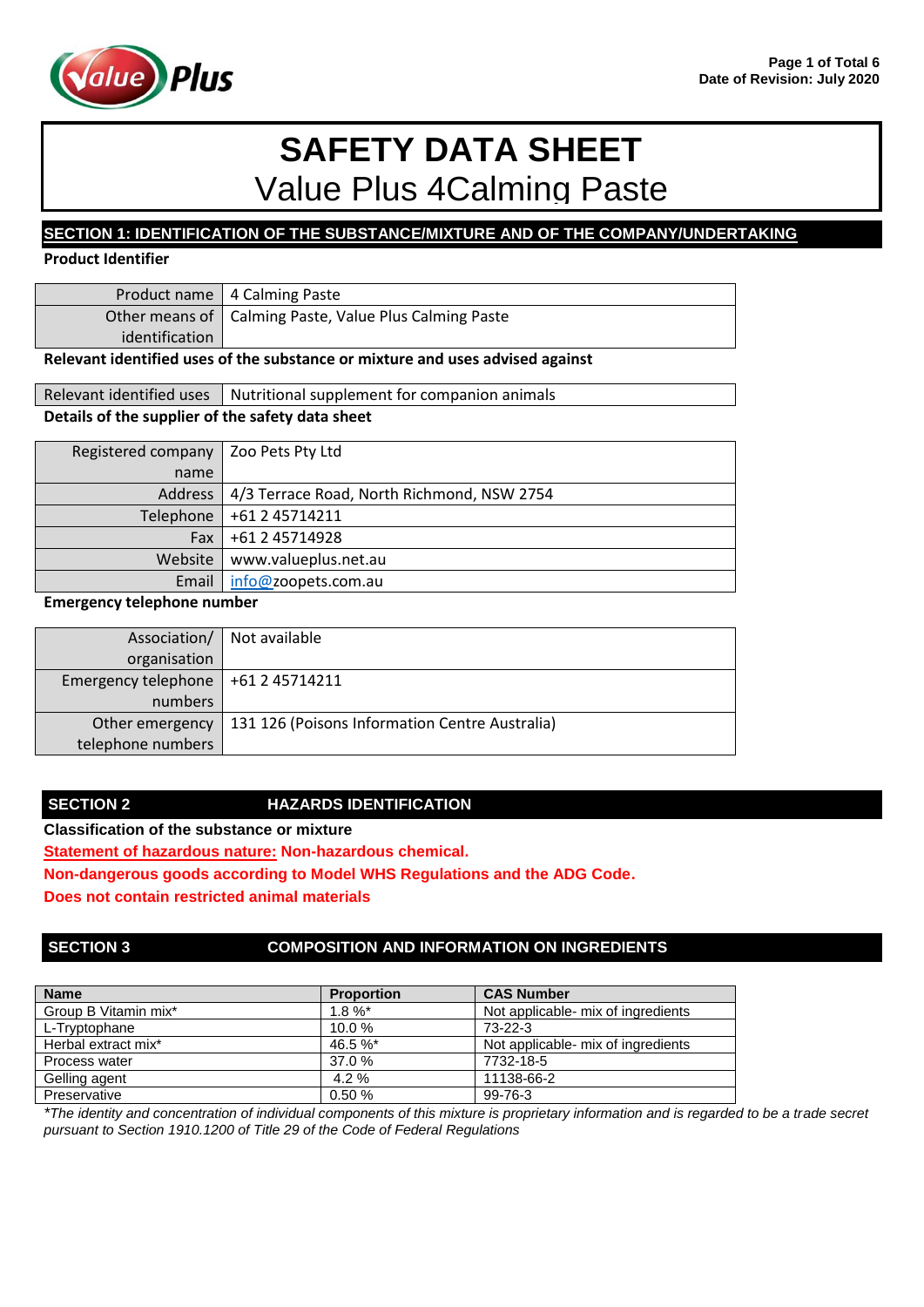

# **SECTION 4 FIRST AID MEASURES**

## **Description of first aid measures**

| Eye Contact           | Flush eyes with water for a minimum of 15 minutes. Seek medical<br>attention promptly if irritation persists or if any loss of vision occurs.<br>Removal of contact lenses after eye injury should be undertaken by<br>skilled personnel |
|-----------------------|------------------------------------------------------------------------------------------------------------------------------------------------------------------------------------------------------------------------------------------|
| <b>Skin Contact</b> I | Remove contaminated clothing. Wash skin with water. Launder<br>contaminated clothing before re-use                                                                                                                                       |
|                       | In the event of irritation, seek medical attention                                                                                                                                                                                       |
| Inhalation            | Remove affected person to fresh air                                                                                                                                                                                                      |
|                       | Treat unconsciousness by placing person in the coma position. Apply<br>artificial respiration if breathing stops                                                                                                                         |
| Ingestion             | First aid not generally required<br>If in doubt, contact a Poisons Information Centre or doctor                                                                                                                                          |

## **SECTION 5 FIRE FIGHTING MEASURES**

|                     | Suitable extinguishing   Foam, fine water spray, water fog, dry chemical or carbon dioxide may |
|---------------------|------------------------------------------------------------------------------------------------|
|                     |                                                                                                |
|                     | media be used                                                                                  |
|                     |                                                                                                |
|                     | Hazards from   Burning can produce carbon monoxide and/or carbon dioxide                       |
|                     |                                                                                                |
| combustion products |                                                                                                |
|                     |                                                                                                |

## **SECTION 6 ACCIDENTAL RELEASE MEASURES**

| Minor spills               | Spills may produce slippery surfaces                                   |
|----------------------------|------------------------------------------------------------------------|
|                            | Paste can be scraped/shovelled up and disposed of as directed by local |
|                            | waste management authority                                             |
| Major spills               | Spills may produce slippery surfaces                                   |
|                            | Remove all personnel not involved in clean-up                          |
|                            | Paste can be covered with sand or sawdust then scraped/shovelled up    |
|                            | and disposed of as directed by local waste management authority        |
|                            | Residual can be removed with standard floor washing                    |
| <b>Personal Protective</b> | Refer Section 8 of this SDS                                            |
| Equipment                  |                                                                        |
|                            |                                                                        |

## **SECTION 7 HANDLING AND STORAGE**

| <b>Handling</b>   | Use in well-ventilated areas<br>Avoid personal contact<br>Wear protective clothing<br>Remove and wash clothing contaminated with material |
|-------------------|-------------------------------------------------------------------------------------------------------------------------------------------|
| Storage           | Store in original, clearly labelled containers<br>Store in cool, dry, well-ventilated area                                                |
| Incompatibilities | Not to be stored with oxidising agents (Class 5.1)                                                                                        |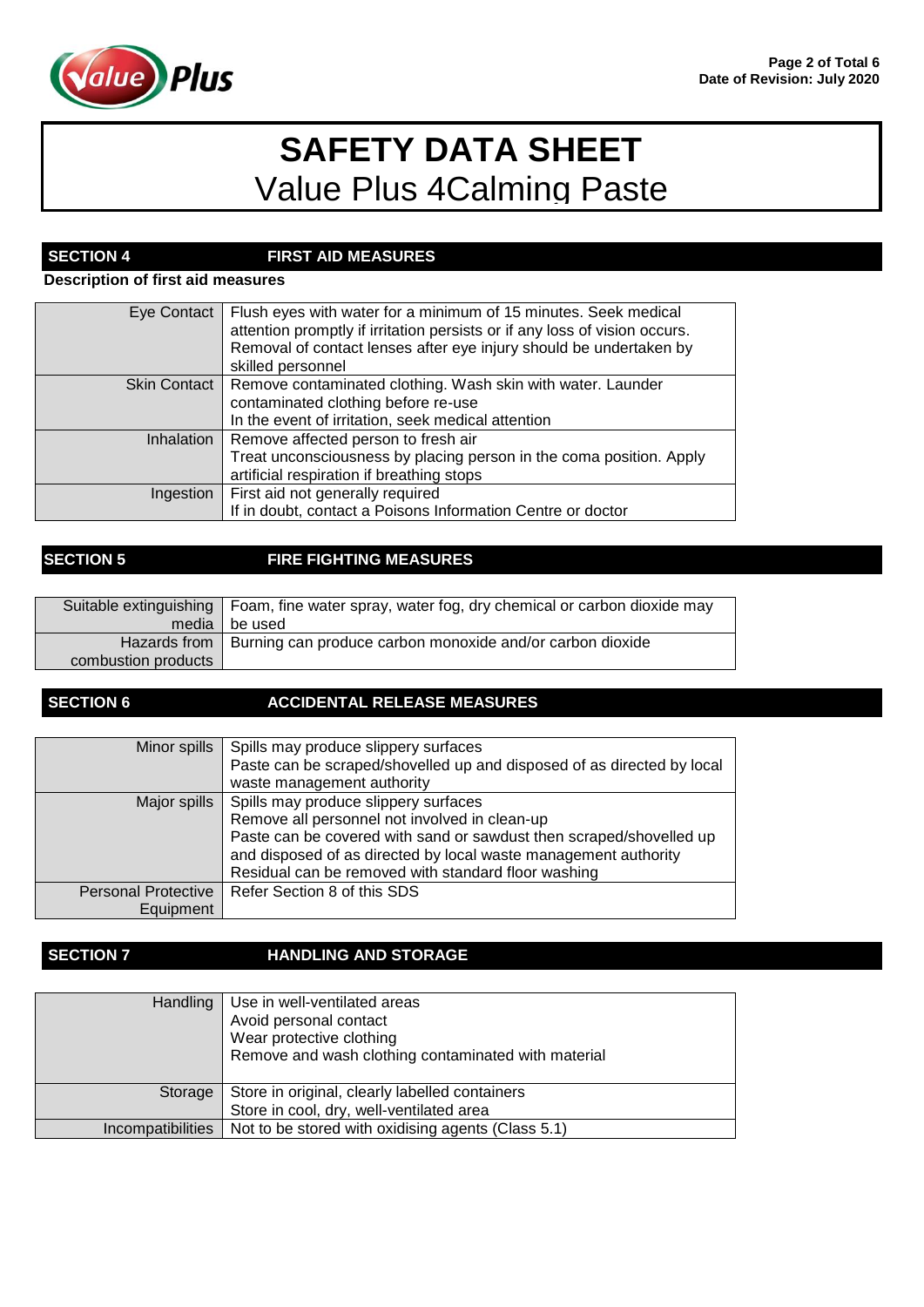

## **SECTION 8 EXPOSURE CONTROLS/ PERSONAL PROTECTION**

| Occupational Exposure   Not data available<br>limits |                                                          |
|------------------------------------------------------|----------------------------------------------------------|
|                                                      | Biological Limits/Values   No biological limit allocated |

| <b>ENGINEERING CONTROLS</b>                                                                      |                                                                                                                                                                                                                                                                                                                                                                                                                                                     |  |
|--------------------------------------------------------------------------------------------------|-----------------------------------------------------------------------------------------------------------------------------------------------------------------------------------------------------------------------------------------------------------------------------------------------------------------------------------------------------------------------------------------------------------------------------------------------------|--|
| Ventilation                                                                                      | Local exhaust ventilation and/or mechanical (general) exhaust is<br>recommended where vapours are likely to be generated                                                                                                                                                                                                                                                                                                                            |  |
| <b>Special Consideration</b><br>for Repair and/or<br>Maintenance of<br>Contaminated<br>Equipment | No specific requirements<br>Observe GMP                                                                                                                                                                                                                                                                                                                                                                                                             |  |
| Clean-up Procedure                                                                               | For managing spills, refer Section 6 of this SDS<br>Dispose of all waste containers and used drums in accordance with<br>local authority guidelines                                                                                                                                                                                                                                                                                                 |  |
| PERSONAL PROTECTION                                                                              |                                                                                                                                                                                                                                                                                                                                                                                                                                                     |  |
| Personal Hygiene                                                                                 | Protective clothing (gloves, overalls, boots etc) should be worn to<br>prevent skin contact<br>Always wash hands before smoking, eating, drinking or using the toilet<br>Wash contaminated clothing and other protective equipment before<br>storing or re-using                                                                                                                                                                                    |  |
| <b>Skin Protection</b>                                                                           | Avoid skin contact by using of approved chemical resistant gloves and<br>aprons- PVC or Neoprene (AS 2161)                                                                                                                                                                                                                                                                                                                                          |  |
| <b>Eye Protection</b>                                                                            | Avoid eye contact by wearing chemical goggles with side-shields or<br>face-shields (AS/NZ 1336) whenever exposed to vapour or mist or if<br>there is a risk of splashing liquid in the eyes<br>Safety showers with eye wash should be provided in all areas where<br>the product is handled                                                                                                                                                         |  |
| <b>Respiratory Protection</b>                                                                    | None should be needed if engineering, storage and handling controls<br>are adequate to ensure that atmospheric contamination is kept below<br>the National Standard<br>Where particulate concentrations are likely to approach or exceed the<br>National Standard, an approved particulate respirator (AS/NZ 1716)<br>must be worn<br>In suspected oxygen-deficient atmospheres such as empty vessels or<br>confined spaces, use air-supplied hoods |  |
| <b>Thermal Protection</b>                                                                        | None should be needed under normal conditions                                                                                                                                                                                                                                                                                                                                                                                                       |  |
| Smoking and other<br>dusts                                                                       | Smoking must be prohibited in all areas where this product is used<br>See flammability data above                                                                                                                                                                                                                                                                                                                                                   |  |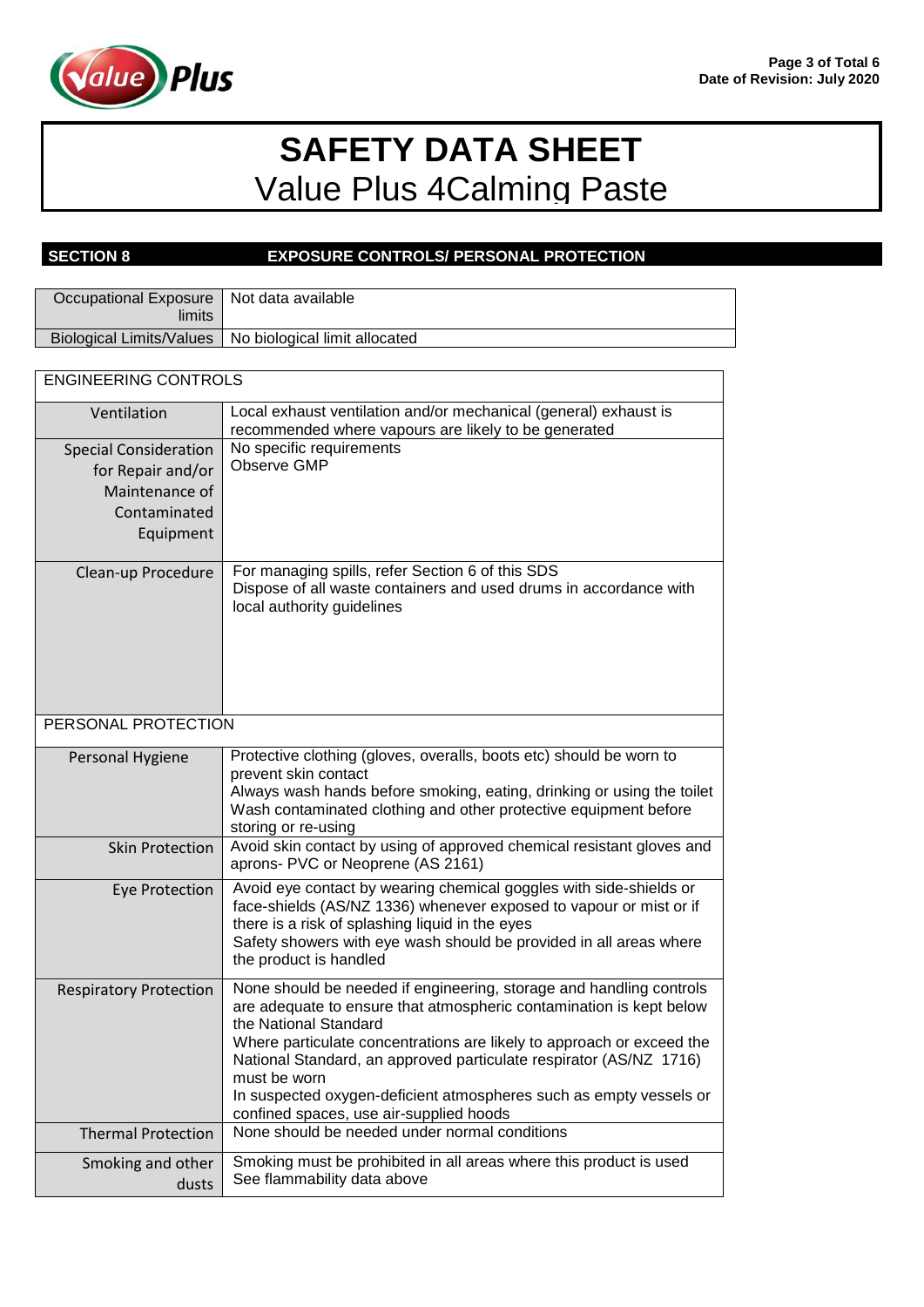

## **SECTION 9 PHYSICAL AND CHEMICAL PROPERTIES**

| Appearance                   | Thick, dark-brown, lustrous paste   |
|------------------------------|-------------------------------------|
| Odour                        | Herbal                              |
| рH                           | $5.0 - 6.0$                         |
| Vapour pressure              | No data available                   |
| Vapour density               | No data available                   |
| Boiling point (°C)           | No data available                   |
| Freezing/Melting point       | Solid at room temperature           |
| (°C)                         |                                     |
| Solubility in water          | Miscible                            |
| Relative density             | 1.1 $g/mL$                          |
| <b>FLAMMABLE MATERIALS</b>   |                                     |
| Flash point                  | No data available                   |
| Upper Flammable              | No data available                   |
| (explosive) limit            |                                     |
| Lower Flammable              | No data available                   |
| (explosive) limit            |                                     |
| Autoignition temperature     | No data available                   |
| <b>ADDITIONAL PROPERTIES</b> |                                     |
| Evaporation rate             | No data available                   |
| Molecular weight             | Indeterminate-Mixture of components |
| % Volatiles                  | $< 0.1\%$                           |

## **SECTION 10 STABILITY AND REACTIVITY**

| <b>Chemical stability</b>  | Stable                                                    |
|----------------------------|-----------------------------------------------------------|
| Incompatible materials     | Refer Section 7 of this SDS                               |
| <b>Conditions to avoid</b> | Refer Section 7 of this SDS                               |
| <b>Hazardous</b>           | Burning can produce carbon monoxide and/or carbon dioxide |
| decomposition              |                                                           |
| products                   |                                                           |
| <b>Hazardous reactions</b> | Hazardous polymerization will not occur                   |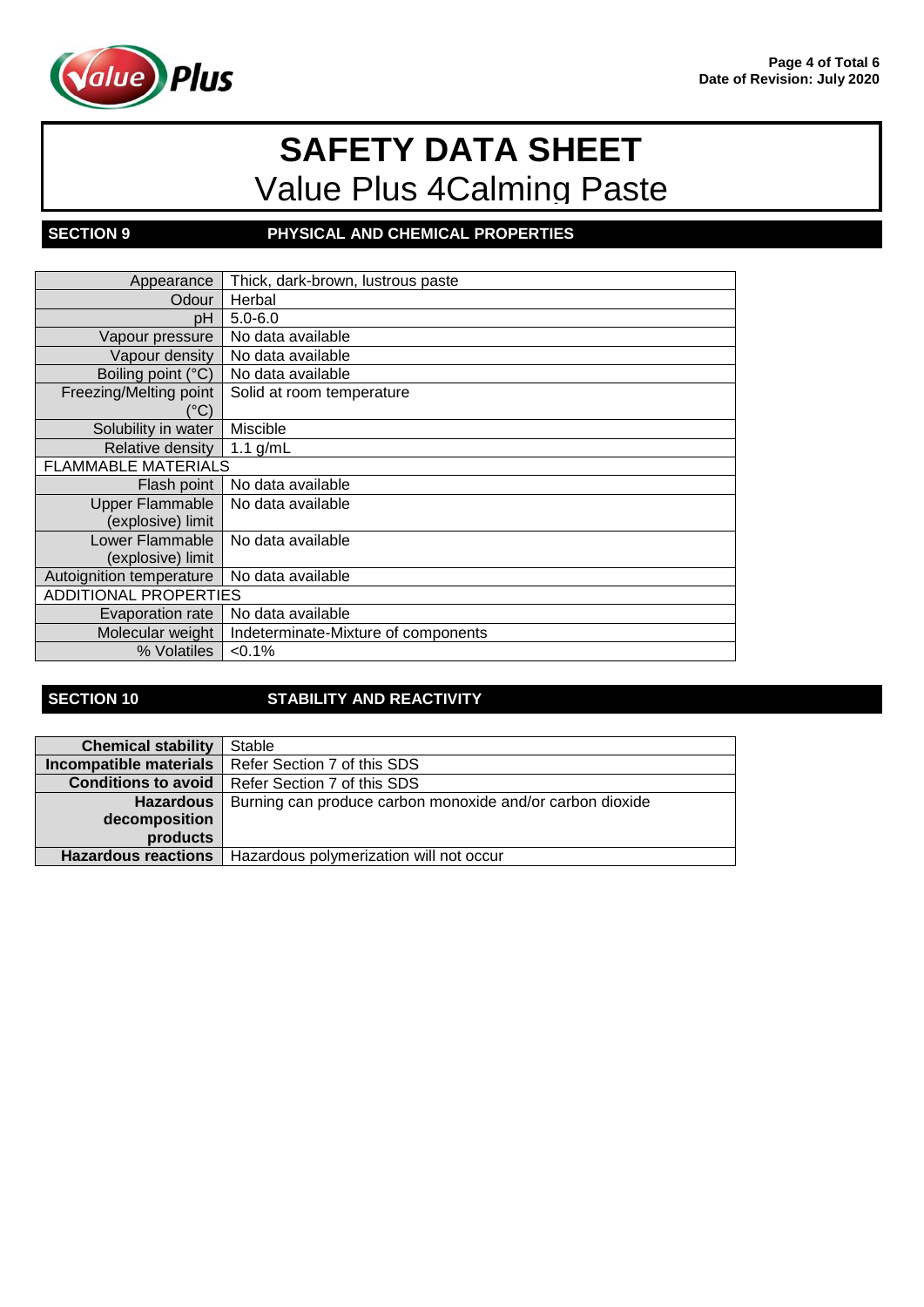

## **SECTION 11 TOXICOLOGICAL INFORMATION**

### Acute Effects

| Ingestion   | Not considered harmful when ingested                                                                                    |
|-------------|-------------------------------------------------------------------------------------------------------------------------|
| Eyes        | May cause transient irritation (tearing, redness) as experienced when<br>foreign body comes in direct contact with eyes |
| <b>Skin</b> | May cause irritation in sensitive individuals                                                                           |
| Inhaled     | Not considered a hazard due to non-volatile nature of materials                                                         |

### Chronic Effects

| Ingestion   | Not considered harmful when ingested                                                                                    |
|-------------|-------------------------------------------------------------------------------------------------------------------------|
| Eyes        | May cause transient irritation (tearing, redness) as experienced when<br>foreign body comes in direct contact with eyes |
| <b>Skin</b> | May cause irritation in sensitive individuals                                                                           |
| Inhaled     | Not considered a hazard due to non-volatile nature of material                                                          |

### **SECTION 12 ECOLOGICAL INFORMATION**

|                                        | <b>Eco-toxicity</b>   No data available |
|----------------------------------------|-----------------------------------------|
| <b>Persistence and   Biodegradable</b> |                                         |
| degradability                          |                                         |
|                                        | Mobility   No data available            |

## **SECTION 13 DISPOSAL CONSIDERATIONS**

Individual containers can be rinsed with several volumes of water Without replacing the lid, deposit in the appropriate recycling bin

## **SECTION 14 TRANSPORT INFORMATION**

| UN Number                              | None allocated         |
|----------------------------------------|------------------------|
| Shipping name                          | Calming paste          |
| <b>Transport Hazard class</b>          | Non-hazardous chemical |
| Packing group                          | None allocated         |
| Environmental hazards                  | None allocated         |
| for Transport Purposes                 |                        |
| <b>HAZCHEM</b>                         | Not Applicable         |
| Marine Pollutant                       | No.                    |
| <b>Specific Precautions for</b>        | Nil                    |
| User                                   |                        |
| ADDITIONAL TRANSPORT REQUIREMENTS- NIL |                        |